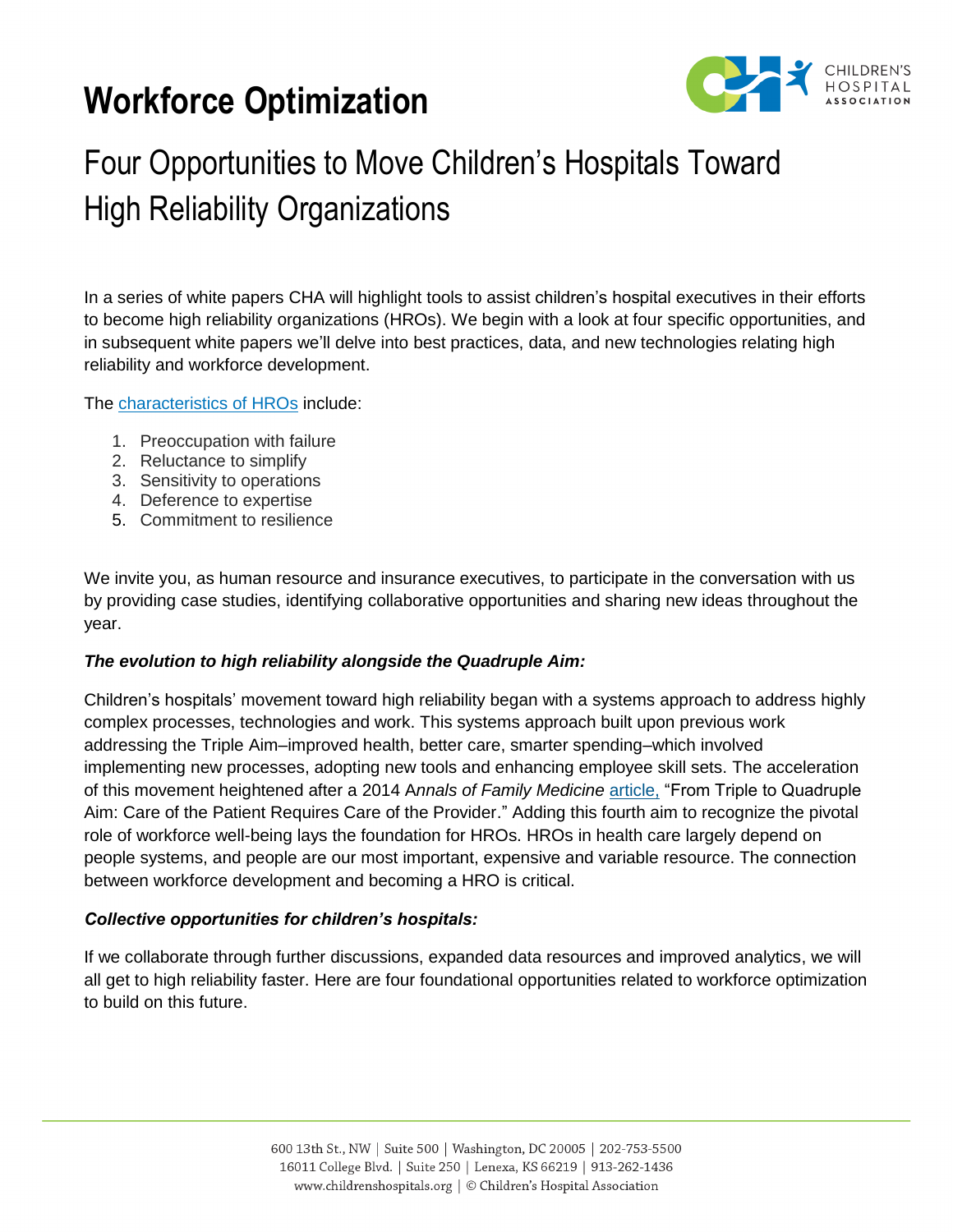## **Opportunity #1: Workforce Well-being Analytics**

What if we could use analytics to more precisely target efforts to improve employee well-being? For example, 46 percent of physicians experience burnout in the U.S. We know specific categories of children's hospital employees–physicians and nurses–experience higher prevalence of depression (58 per 1,000 employees) than other categories, such as managers (18 employees per 1,000). And, rates of diabetes vary even more significantly across employee categories. We know the health care utilization trends of the workforce signal the need for improved wellness and prevention activities. Using data, we can share the knowledge, policies and training most aligned with a greater sense of personal accomplishment and lower stress levels among the workforce.

### *[Let us know](mailto:insuranceservices@childrenshospitals.org) any analytics you've used to evaluate workforce well-being.*



#### **CHA's CHART Database Hospital Example – Chronic Disease Prevalence Rates**

## **Opportunity #2: Data Driven Staffing Models**

This opportunity aligns the ever increasing volume of data with the need for high-level, action-oriented insights. By pooling information across the children's hospitals, individual organizations can pinpoint activities to better understand people and data and drive efficiencies. CHA's benchmarking experience shows that comparisons with like organizations provide the best opportunity to uncover trends, identify underlying causes of variability and create future scenarios. We are at the cusp of using data to guide workforce processes and more efficient staffing models. With further collaboration on the data points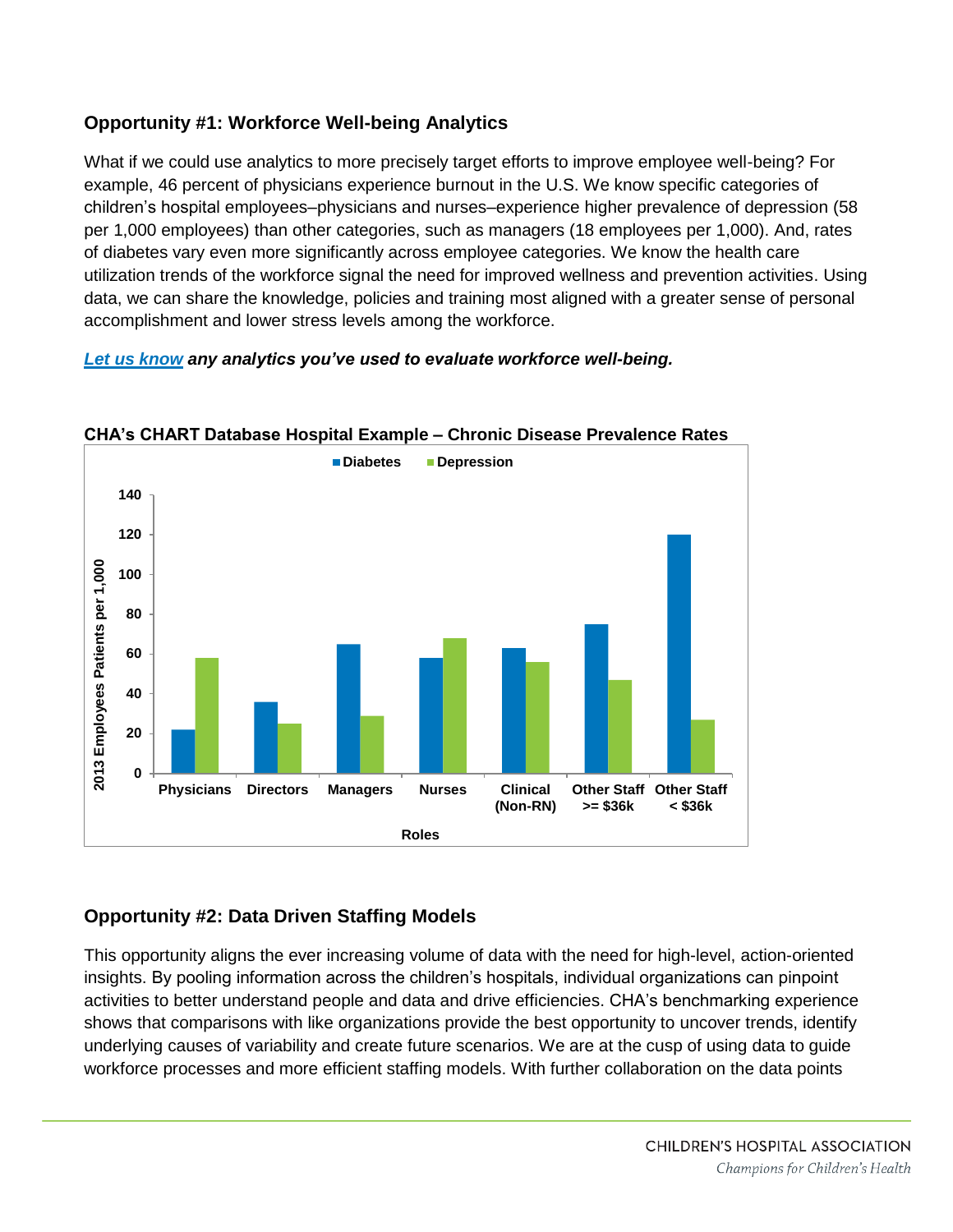and techniques necessary for implementable insights, children's hospitals can work smarter to enable lasting results.

#### **CHA Benchmark Data – 18 Pediatric Peers**



#### **Opportunity #3: Training Aligned with Quality Appraisal**

This opportunity relates to the maturation of quality and safety appraisal systems over the past five years. With more sophisticated tools addressing quality and safety awareness, children's hospitals, now more than ever, understand the activation points and vulnerabilities associated with keeping patients safe and improving the quality of care. The workforce must now be operationalized to address these vulnerabilities. This requires philosophical insights as well as options for enhanced employee training on high-risk prevention. As an example, industry studies now correlate staffing and management patterns with hospital acquired conditions.

#### *[Let us know](mailto:insuranceservices@childrenshospitals.org) your successes in marrying quality and safety data with employee training.*